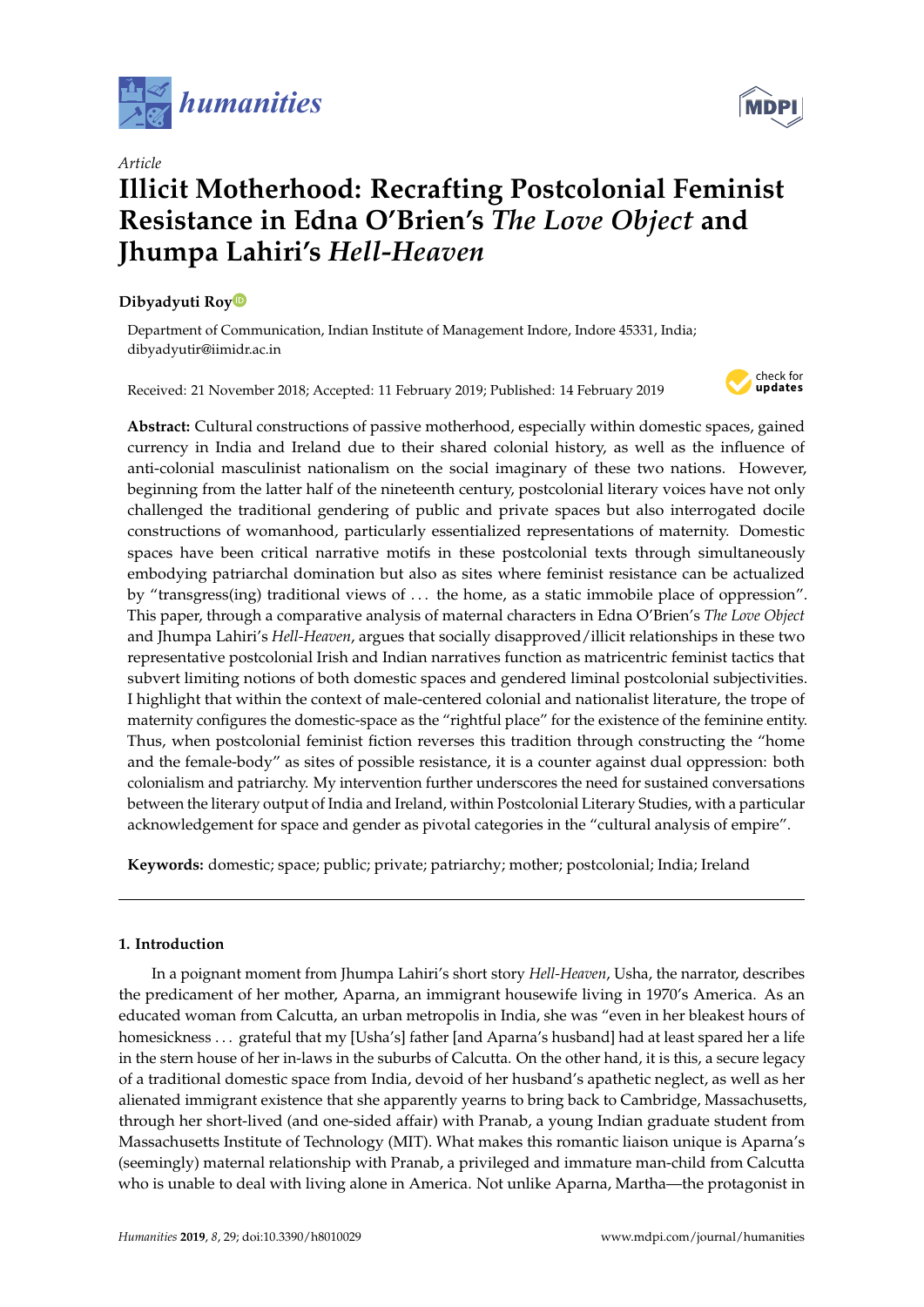Edna O'Brien's short story *The Love Object*—engages in sexual role-play with her lover that involves simulating the mother–child relationship with him, in her own house. At first glance, Martha and Aparna are vastly different: Martha is a successful and independent television announcer based in London and a single mother, as opposed to the domesticated mother, Aparna, who is economically dependent on her husband. However, beyond the surface appearance, the similarities start to become palpable. Aparna and Martha are both gendered postcolonial subjects, living in spaces away from their homelands and boxed within the traditional (social and maternal) roles that patriarchy prescribes for them with no opportunity of breaking out without inviting societal censure.

The collections of short stories from which these two narratives are drawn—Edna O'Brien's *The Love Object* (2013) spanning "the most celebrated of her mature short fictions" across five decades (Banville 2013), and *Unaccustomed Earth* (2004), Jhumpa Lahiri's second compendium of short fiction—while unique in their narrative fashioning also exhibit some remarkable similarities. Characters in multiple stories across both collections are often forced into "blindly supporting a mythologizing nationalism abroad" (D. O'Brien 2016, p. 6), which most often reinserts them back into the throes of "hegemonic, male-dominated power structures" (Lynch 1996, p. 37), ones they had presumably hoped to escape through migration. In both Edna O'Brien and Jhumpa Lahiri's writing, female figures are made to suffer due to the complacencies inherent in the male-biased public and private spaces they inhabit. Unsurprisingly, these women are also acutely aware that within these restrictive spaces, their male counterparts may possibly escape the consequences of an occasional misstep or indiscretion, but for them the situation is far direr. O'Brien's fictional characters like Mrs. Reinhardt ("Mrs. Reinhardt") or the unnamed female narrator in "Paradise," "have been in their different ways, betrayed by men and men's *impossible expectations* of what and how they should be" (my emphasis; Banville 2013) find clear parallels in Lahiri's female protagonists. For example, the young immigrant career woman, Ruma, in the title story "Unaccustomed Earth," who constantly strives to match the societal expectations of being a dutiful daughter, wife and mother, or Sudha in "Only Goodness," who irrationally sees herself responsible for the alcoholism of her brother, as well as the consequent breakdown of their sibling relationship. While, the limitations of space do not permit a full-fledged investigation of these fascinating characters across the literary spectrum of two distinguished authors, I have chosen to focus on two representative short stories that typify how "writing plays a concrete as well as metaphorical role in the psychological dynamics of diaspora space" (Murray 2013, p. 84). My analysis juxtaposes Edna O'Brien's treatment of non-normative liaisons in "The Love Object" with Jhumpa Lahiri's chronicling of the gendered immigrant experience in "Hell-Heaven" to argue for the tactical value of illicit motherhood in subverting monolithic and strategic constructions of womanhood. Further, in dissecting the theme of societally disapproved relationships, which recur in numerous postcolonial feminist narratives, I foreground the importance of matricentric feminism in challenging the essentialized masculinist legacy of domestic spaces, as well as the bodies that inhabit them

This article underscores that characters like Martha and Aparna, and indeed many others in Lahiri and O'Brien's oeuvre, are synecdochic figures who represent the liminality of female postcolonial bodies everywhere, and constantly negotiate patriarchy, and imperialism alongside the troubling legacies of "mother(land), diaspora and belonging" (Murray 2013, p. 85). My intervention here builds on existing scholarship in both the social sciences and the humanities where an analysis of migrant identities attempts to move beyond insular and/or individual migrant narratives toward the critical paradigm of the "diaspora space" (Brah 1996) where "multiple subject positions are juxtaposed, contested, proclaimed or disavowed; where the permitted and the prohibited perpetually interrogate; and where the accepted and the transgressive imperceptibly intermingle" (Brah 1996, p. 208). By putting Lahiri and O'Brien into conversation, I interrogate the partisan approach that pervades much of postcolonial literary women's studies, where focused transnational comparative analyses are often occluded in favor of narrower critical analyses that only summarize the specificities of a single author and her oeuvre. Further, in bringing together Lahiri and O'Brien's work under the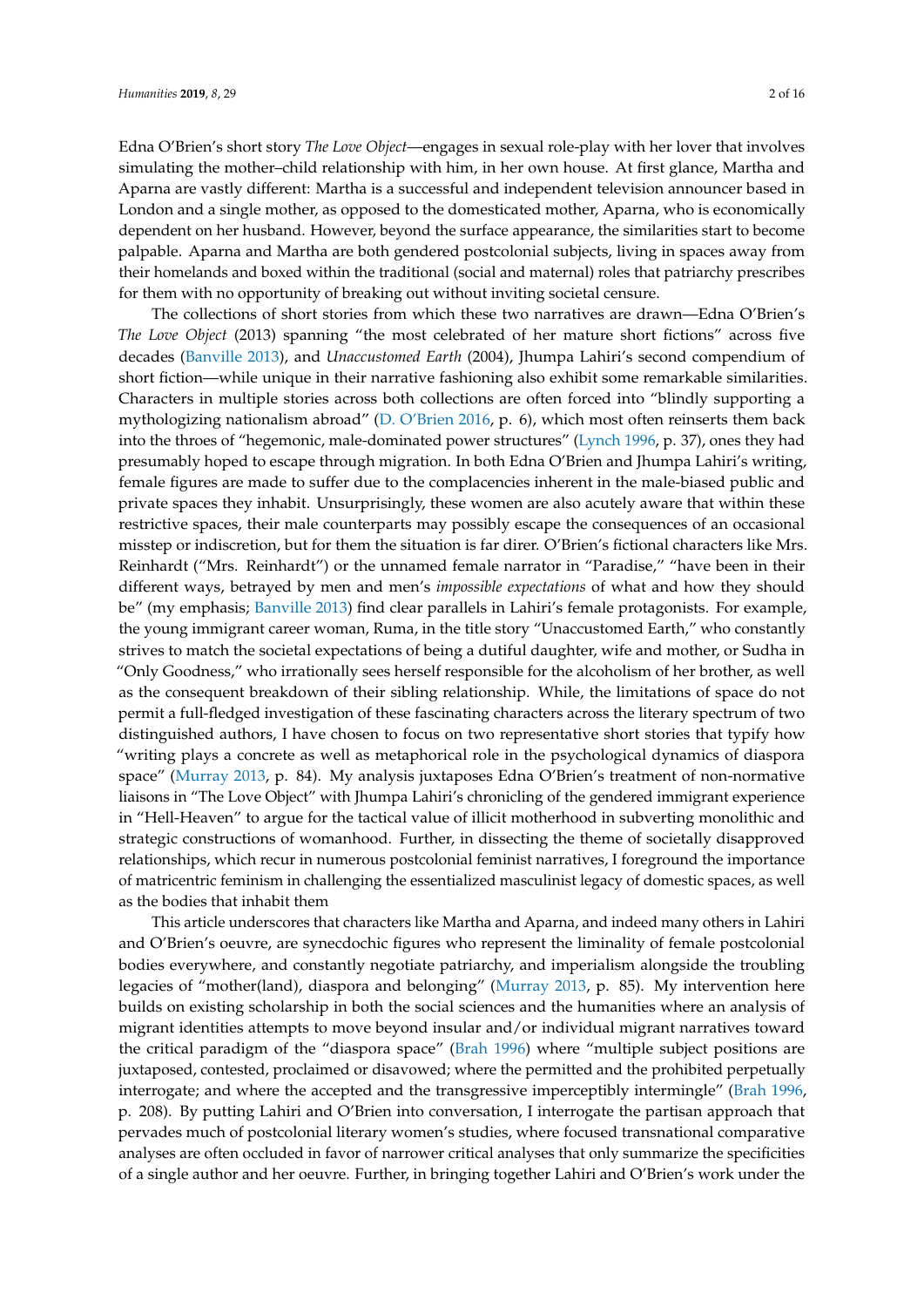epistemic paradigm of the "diaspora space," I simultaneously emphasize that narratives can become "a symbolic space of intersubjective communication . . . to explain relationships which are articulated in different historical periods, in different socioeconomic and cultural contexts" (Giorgio 2002).

For O'Brien, who has been termed as "the Solzhenitsyn of Irish life" since she is one of "the [only] ones who kept speaking when everyone else stopped talking about being an Irish woman" (Wigfall 2014), her narratives represent a distinctive tradition in Irish literary studies, where the historical and factual elements of Irish female subjectivity become interspersed with the challenges, constraints, and aspirations of her fictional characters. Following in the illustrious footprint of Mary Ann Sadlier, Kate O'Brien, and Mary Lavin, as well as inspiring recent Irish writers like Nuala Ní Chonchúir, Anne Enright, and Emma Donoghue, Edna O'Brien arguably stands as the primary mediating artist-activist who fuses together historical insights about Irish migration with contemporary critiques on traditional gender roles, femininity, and motherhood. O'Brien's female characters like Kate Brady (*Girls in Their Married Bliss*, O'Brien 1964), Willa McCord (*Casualties of Peace*, O'Brien 1966), or Mary McNamara (*Down by the River*, O'Brien 1996) exemplify the tussle between public and private spaces through the "shifts in perspective and identity that take place in . . . the characters' lives between Ireland and elsewhere" (Murray 2013, p. 86). These characters, of course, are deeply rooted in O'Brien's own experiences (and frustrations) with her country of origin. In a recent interview with Sinead O'Shea, after the publication of her latest novel *The Little Red Chairs* (E. O'Brien 2016), O'Brien reiterated that Ireland indeed has been the locus of her creative output, and as John Banville notes, "although she left it [Ireland] early she is never far from the world she was born and where she was brought up" (*The Love Object*). Much like Jhumpa Lahiri, a Pulitzer-Prize-winning, second-generation, American-Bengali immigrant from India, Edna O'Brien's narratives have had "[M]igration ... as a persistent presence ... since she first began writing in the 1950's" (Murray 2013, p. 85). In fact, even though migration may not be explicitly visible in O'Brien's writing, "[t]he lives of many of her female protagonists are profoundly affected by it . . . [and their] traumatic personal experiences in Ireland which usually result in a desire to escape." (Murray 2013, p. 85). Lahiri, on the other hand, belongs to a unique authorial space; unlike other Indian women, English writers—such as Anita Desai, Bharati Mukherjee, and Chitra Banerjee Divakaruni—who were born and spent their formative years in India, Lahiri's narratives are inspired by the connection she shares with India as the daughter of immigrant parents. Critics note that Lahiri's particular efficacy in capturing the gendered immigrant experience could be attributed to her "own longing to find her belonging in the maze of cultural alienation" (Priyadarshini 2016, p. 52). Her debut collection of short-stories, *The Interpreter of Maladies* (1999), which won the Pulitzer Prize for Fiction introduced South Asian immigrant characters in a new light, especially women figures who were caught in a twilight zone where migration and motherhood intersected to reinforce patriarchy in both public and private spaces. *The Interpreter of Maladies* abounds with what is termed as the "postcolonial dilemma" where "immigrants struggle to maintain their identities while trying to shake them off at the same time" (Lamture 2017, p. 803). The subtitle of Lahiri's debut fiction collection is "Bengal, Boston and Beyond," and effectively emphasizes the alterity of the gendered migrant, who cannot be tied to one or even two spaces since their identity is always *beyond* normative characterizations of spatial recognition. Consequently, the problematics of identity and migration that lead to new possibilities and frictions are a hallmark of Lahiri's writing. Her second collection, *Unaccustomed Earth*, maintains this attribute while developing characters who provide further nuance to this intricate condition. I emphasize here that while the positionalities of Lahiri and O'Brien may differ, especially in reference to the countries that form the basis of their work, the "narrative identity" inhabiting their writing, as well as those of their characters, is a direct response to historical events and ideologies, which have permeated the authors' lives (Pearce and O'Brien 1996). My analysis in the following sections underscores the need for sustained conversations between the artistic output of India and Ireland within Postcolonial Studies, along with a particular acknowledgement of space and gender as pivotal categories in the "cultural analysis of empire" (Nolan 2007) and within the domain of matricentric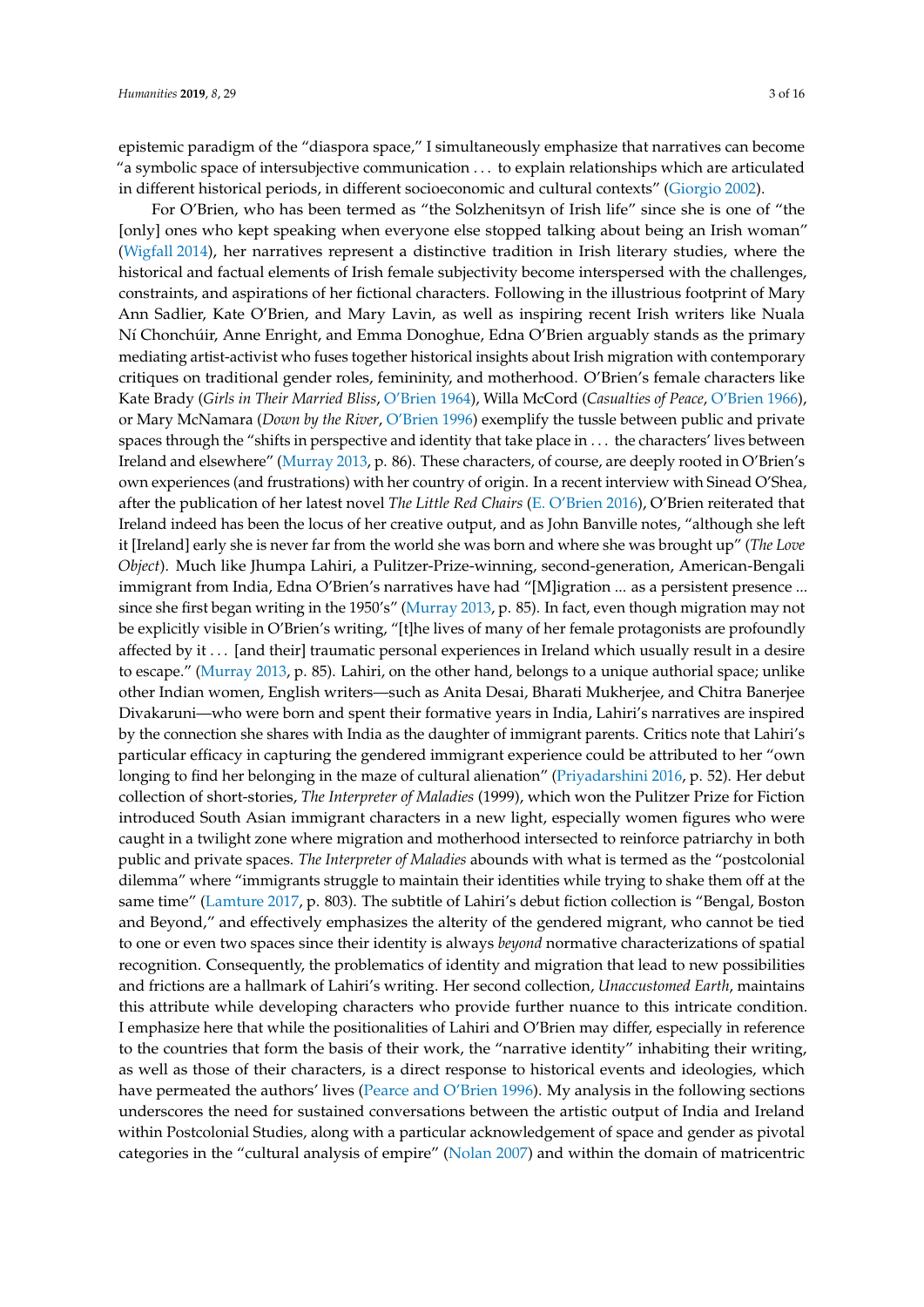feminism (O'Reilly 2015), which looks at the "feminism developed from the specific needs/concerns of mothers" (ibid.) and has found little valence in traditional Women's Studies scholarship.

#### **2. Motherhood and Nationalism**

Domestic spaces, functioning historically under a patriarchal signifying system, have maintained a distinct binary between the public and the private, while reinforcing "men's power advantage" (Szczygiel 2003). In the context of literary productions, such dualistic divisions of public spaces as masculine and private spaces as feminine (Landes 1998) found a particularly explicit expression in 19th century fiction (specifically in novels), propagating a gendered bias that finds reflection even in contemporary fiction. The introduction of postcolonial voices in the literary sphere initiated during the late 19th and early 20th century, however, saw such rigid definitions of the public and the private being increasingly challenged. Through simultaneously embodying the potential for patriarchal strategic domination as well as feminist tactical resistance, domestic spaces started becoming more fluid sites. Unsurprisingly, a large section of postcolonial fiction sees domestic sites as critical narrative motifs that "transgress traditional views of the domestic landscape such as the home, *as a static immobile place of oppression*" (my emphasis; Dowler and Szczygiel 2006). As my analysis here demonstrates, domestic landscapes function in postcolonial feminist fiction as fertile territory for critiquing metanarratives about nation, space, and gender through providing microcosmic representations of the constant dialectic, which ensues between the oppressor and the oppressed in the macrocosmic world.

To understand the significance of non-normative relationships in such domestic spaces, as modes of matricentric feminist resistance, it is vital to trace the history of women as maternal symbols in postcolonial spaces, such as Ireland and India, especially their relation to the processes of both colonialism and nationalism. In Spivak's words, if the colonialists were always already involved in "white men saving brown women from brown men" (Spivak 1988), thereby projecting colonized women as constantly subjugated, the indigenous nationalists further consolidated this metaphor by sidelining women in the nationalist project. Irrespective of the actual role of women in nationalist movements, female bodies were constructed as passive bystanders in the fight against colonialism. Tropes, such as "Mother Ireland" and "Mother India," developed through a masculine nationalist ideology implied that women were merely *maternal icons*, for whom brave men "were willing to lay down their lives" (Butalia 1996, para. 9). Unfortunately, anti-colonial nationalism, particularly in India and Ireland, reappropriated the trope of maternity from the colonialists, only to use it as a mode of supporting reductive (and masculine) constructs of nationhood.

In the context of male-centered colonial and nationalist literature, it needs to be underscored how the trope of maternity is linked directly to the domestic space as the *rightful* place for the existence of the female body. The female body representing the "honor and virtue of the nation" (Butalia 1996) was constructed in anti-colonial discourses as a sanctified entity who needed to preserve her modesty and chastity in order to conform to the patriarchal nationalist ideology. This construction of "femininity" as a singular monolithic ideal through a male-biased lens meant that women were supposed to suppress their emotions, their sexuality, and any other characteristics that were non-conformant to patriarchal assumptions. As a striking parallel, Clíona Ó Gallchoir notes "Irish identity which prevails and has prevailed since the nineteenth century is based on a fixation with the construction of [female] identity in a national public sphere and thus on masculinity as a norm" (Nolan 2007). Similarly in India, "there are so few studies of women's role in the nationalist movement . . . and the lives and conditions of the large majority of women . . . have consistently been unexplored and marginalized in history" (Kasturi and Mazumdar 1994). In fact, conceptualizing the postcolonial nation-state in both Ireland and India has been heavily influenced by a patriarchal value system, which automatically discards multiplicitous notions of womanhood or femininities (Connell and Messerschmidt 2005) in favor of a single sanctified version that suits the political goals of male nationalists. Thus, when postcolonial feminist fiction reverses this tradition through constructing the "home and the female-body" (Kuttainen 2009) as sites of possible resistance, it is a counter against dual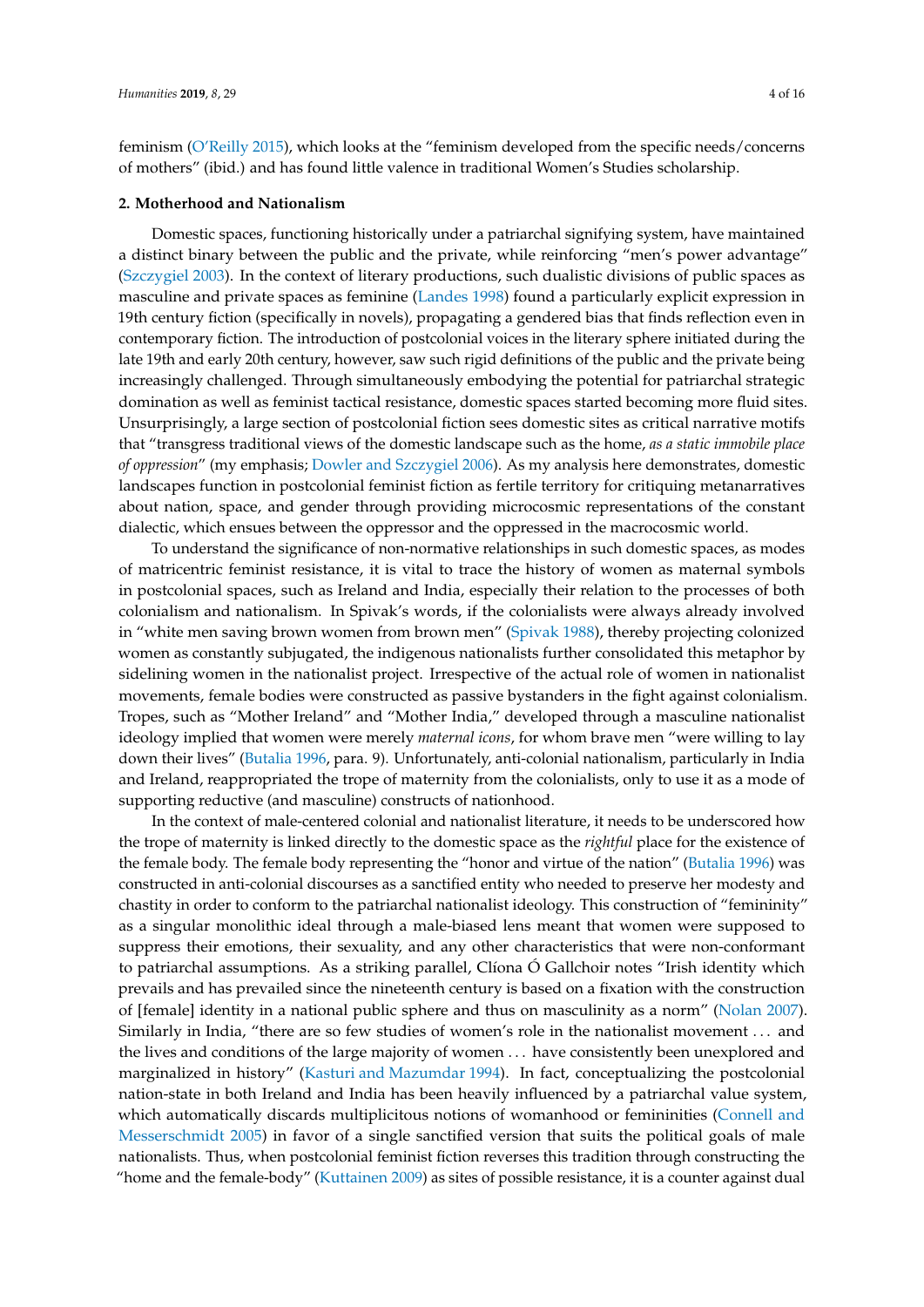oppression: both colonialism and patriarchy. Considering that both India and Ireland were colonies of Britain and had analogous reactions against the processes of colonialism $^1$ , it is surprising to note the dearth of comparative cultural scholarship. Thapar-Björkert and Ryan note, "British rule did not simply bring Indian and Irish people into the empire; it also provoked very similar reactions in both countries, especially in terms of cultural nationalism and militant nationalist movements" (Thapar-Björkert and Ryan 2002). Therefore, this paper arising from an interest in perceiving non-normative constructions of motherhood in the fiction of Edna O'Brien and Jhumpa Lahiri also makes an attempt to bridge the substantial lacuna that exists in this sphere. Consequently, my analysis demonstrates how a matricentric feminist approach allows the female protagonists in these two representative stories to gain agency both inside and beyond postcolonial domestic domains.

Constructions of passive maternity against which O'Brien and Lahiri create counternarratives directly challenge "[the] trope of maternity . . . called upon in the service of a national bildungsroman; the maternal [that] figured as a site which allegorized the natural development of a fertile colony laboring to deliver an independent nation and modernity" (Kuttainen 2009). Specifically in reference to Ireland, it is important to underscore the challenge for Irish women to counter masculine nationalism, since in the post-famine period, feminist agency had been greatly undermined by their weak economic status. Daly notes that:

Farmers' daughters who worked as laborers and unpaid servants in their own homes, as well as farmers wives, were all recorded as 'inactive' in the census of the period. Precisely in these unpaid, unwaged, invisible economic activities, we find the epitome of the subordinated status of 19th century Irishwomen. (qtd. in Jackson 1984)

The land scarcity that resulted due to the famine also contributed to the commodification of women since arranged marriages came into vogue replacing the "earlier more spontaneous customs" (Jackson 1984). In these marriages, women came to be identified as transferable items who were married to the most prosperous landowner and led to substantial financial gains for the bride's family. Therefore, in order to escape this economic rut, most women were forced to conform to the ideals of a "bourgeois Catholic nation" ( $\acute{o}$  Gallchoir 2005) that was being constructed largely through patriarchal nationalism. Concurrent with the economic commodification of women that was undertaken in the "bourgeois Catholic" Irish state, the late 19th century also saw the addition of *Mariolatry* to the official state decree that "heralded the final achievement of patriarchy and Catholicism" (Pelan 1993). Mariolatry, which was implemented through the *Immaculate Conception of 1854*, exonerated the figure of Mary from any sexual or carnal implications.<sup>2</sup> The trope of submissive motherhood that had been reified through the ideology of Mariolatry, implied female subjectivities had been completely subsumed by the norms of a despotic masculinity. Such a dominating patriarchal framework grounding itself in the late 19th century gained considerable momentum in the late 20th century, the period during which Edna O'Brien produced much of her literary works. In developing a chronological progression, the following section discusses Edna O Brien's "The Love Object" and sets up the framework for a comparative analysis of Lahiri's "Hell-Heaven" in the next section.

<sup>&</sup>lt;sup>1</sup> Thapar-Björkert and Ryan note:  $(\dots)$  at the time when nationalist movements were gaining influence in both countries, there were significant similarities and points of contact between nationalist activists and cultural leaders. These links so often took the form of personal friendship and direct communication. For example, the Irish poet and one of the leaders of the cultural nationalist movement W. B. Yeats, was greatly influenced by his friendship with the Indian writer Rabindranath Tagore (Kelleher 2013). The Irish suffragist leader Gretta Cousins, cofounder of the Irish Women's Franchise League, spent many years living and working in India (Thapar-Björkert and Ryan 2002, p. 302).

<sup>2</sup> As Pelan notes: Mariolatry imposed on women a dilemma that is unsolvable: to follow Mary and remain pure, which involves a renunciation not only of sex but of motherhood, or to marry and bear children and thus, be reduced to the sensuality and baseness of Eve. The church's answer to this dilemma has been to teach purity and chastity until marriage, at which time sex, *for purposes of procreation only*, becomes a duty devoid of sin, but a duty nonetheless . . . While the Cult of Mary may have suited the romantic vision of a pure and wholesome Ireland, it has been extremely damaging for Irish women, since not only is it a totally unattainable ideal, but, in Simone de Beauvoir's terms, represents, "the supreme masculine victory" (my emphases; Pelan 1993, p. 59).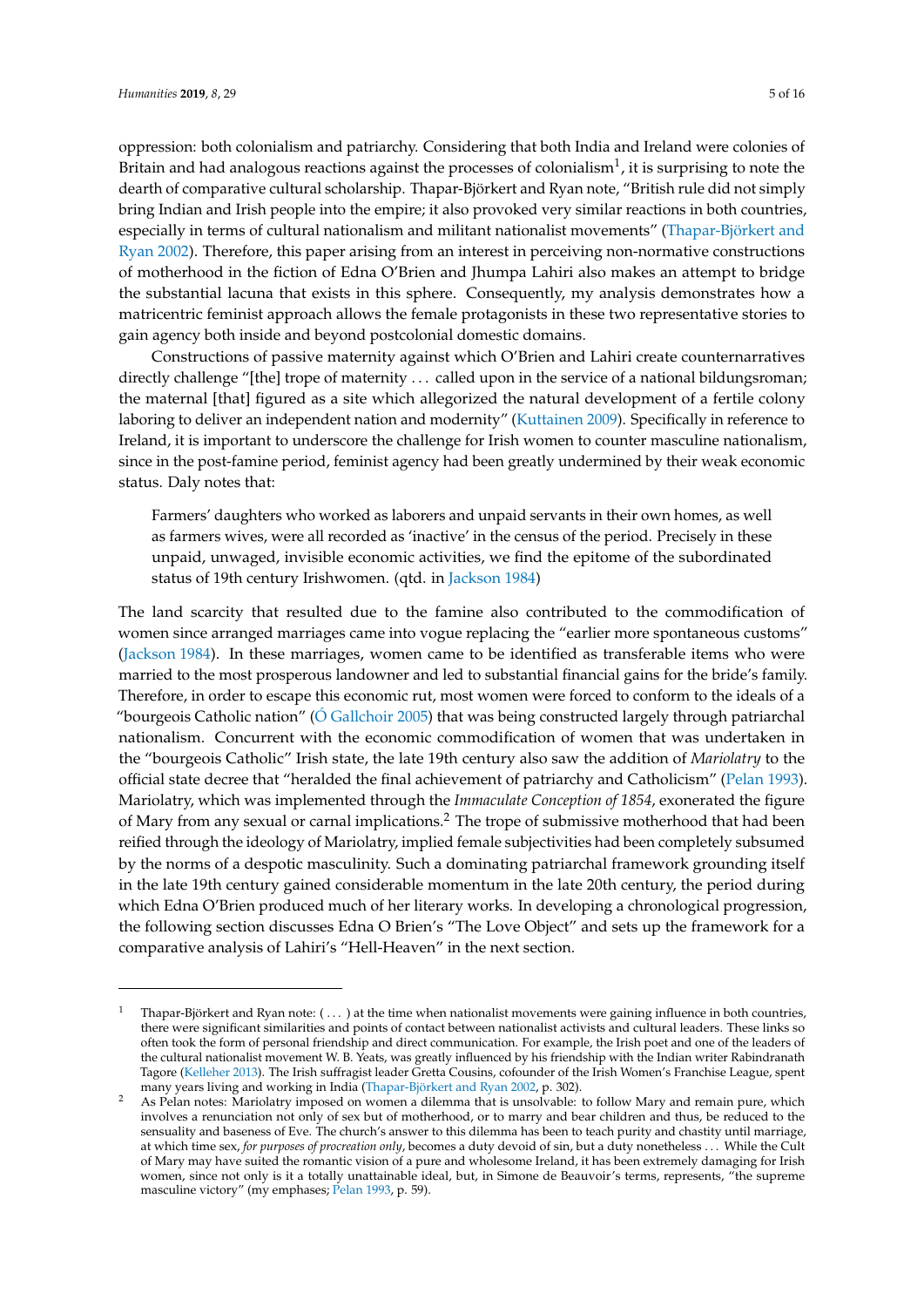#### **3. "Search for Their Identity in a Sexually Repressed Ireland": Edna O'Brien's** *The Love Object*

Private spaces occur as dominant settings in the short stories of Edna O'Brien, where O'Brien's protagonists are found to "desperately search for their identity in a sexually repressed Ireland" (Pearce 2006). O'Brien's narratives have faced considerable detraction and have been "attacked for her frank treatment of sexuality and alleged sensationalism" (Colletta and O'Connor 2006). The themes of adultery and illicit relationships that form recurrent tropes in her work have been mostly interpreted as signifying the subservient position of Irish women under a patriarchal hegemony. However, such critical appraisals of O'Brien's oeuvre seem to essentialize the concept of feminine resistance by locating illicit relationships merely as patriarchal markers of power over the female body and thereby ignoring the counter-hegemonic possibilities implicit in non-normative relationships. It becomes important here to underscore the epistemic problem inherent behind such assessments of Edna O'Brien's novels and in fact with most contemporary scholarly criticism about novels. Many literary theorists who are concerned with "pursuing ethics and estimating literary value in the light of and in response to complex and difficult poststructuralist truths" (Hale 2009, p. 809) often categorize literary works as a "moral collective" (ibid.), predicated on the idealized aesthetics of a normative societal framework. It is no wonder, therefore, that women artist-activists, especially from postcolonial nations, who are located in the fissures and write in opposition to "nineteenth-century white male writers" (Hale 2009, p. 810) are found wanting by both reading publics and critics in reference to existing literary standards.

O'Brien's literary output was initially met with "scandalized outrage in her native country" due to her "frank portrayal of female sexuality, a subject considered by Irish censors to be pornographic and obscene" (Colletta and O'Connor 2006). What is striking about O'Brien's oeuvre is her deconstruction of the patriarchal construction of motherhood and the challenging of the idealized mother figure who was supposed to be revered and worshipped. In her story "The Love Object," the protagonist Martha, a television announcer, has as her "love object" a famous lawyer who is "Elderly. Blue eyes. Khaki hair ( . . . )" and with whom she unabashedly goes to bed with, on their first night of interaction. The sexual encounter takes place in Martha's house, a domestic space usually connoted in Irish literary tradition to be a sacrosanct institution, codified through values of fidelity, Catholicism, and passive motherhood. In contrast, Martha's household has very little evidence of conventional femininity or motherhood and is acknowledged only in passing when the lawyer asks for some sticking plaster the next morning. Martha replies in a straightforward manner that "There is no plaster left," acutely aware that even though she might be construed as "neglectful" she did not need to justify her lack of an organized household, a caring (maternal) instinct or "why my sons were at boarding school, when they were so young." (O'Brien 1984, p. 149). In fact, she emphatically states "But I didn't," an indication that she is not in need of patronizing sympathy from a stranger, who is himself in his third marriage, and like her, also willing to engage in a casual one-night stand. Martha decisively notes the role of the lawyer as a stand-in or temporary replacement for her two children who she "missed badly and longed to hold ... in my arms—another reason why I welcomed him (the lawyer)" (ibid., p. 150). Contextually, Rebecca Pelan perceives O'Brien's writing as "a mission to expose the brutality of various insidious forms of oppression, best seen in her undermining of the conventional patriarchal family and in her portrayal of how women are affected by being apart from themselves and each other" (Pelan 1993). Martha is denied the chance to parent her children by her ex-husband who forcibly sends them off to boarding school and the act of parenting for Martha must therefore be understood beyond the mere essentialized association of the mother, as a care-giver, for her children. For Martha, parenting is her decreed ontological right as the biological mother, a role she is clearly willing to be invested in (but on her own terms) until it is taken away from her by her former husband. Martha's actions reflects Pelan's argument about patriarchy denying women agency through disassociating them from other women and reflects the larger world of female characters in Edna O'Brien's short fiction like Maisie in "Brother" or Ita McNamara in "Oft in the Stilly Night," all of whom have been "in some way damaged by the world, and specifically the world of men" (Banville 2013), and in Martha's case, her children whom she considers an extension of herself. Significantly, such agency derived from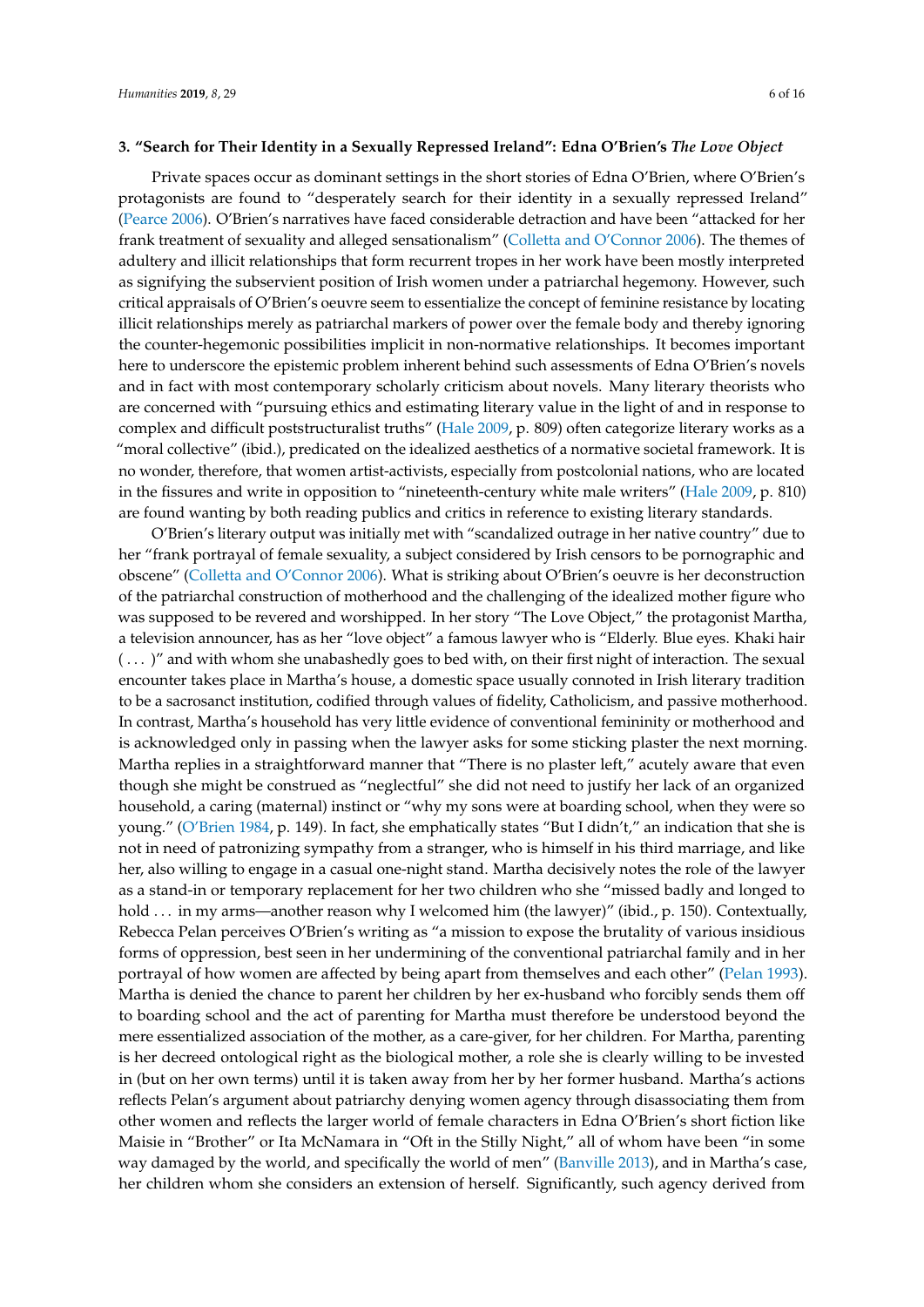single-parenthood is not predicated on the binary structure of the "powerful" independent father and "powerless" submissive mother through which patriarchy functions in this narrative and elsewhere. Rather it is a multiplicitous model where patriarchal power is deconstructed through non-traditional acts of maternity such as parenting as a single mother, unencumbered by the reductive demands of stereotypical womanhood.

Martha's ideological moorings are in matricentric feminism that illustrate how "many of the problems mothers face—socially, economically, politically, culturally, psychologically and so forth—are specific to women's role and identity as mothers" (O'Reilly 2015). This makes her acutely conscious that patriarchal structures within which she is embedded want to brand her as a "failed" mother, thereby paradoxically denying that her so-called failed motherhood is a direct result of these patriarchal constructs. In this case, this primarily happens through the character of her ex-husband who "insisted on boarding school" so as to "deprive me (Martha) of the pleasure of their (the children's) company" (O'Brien 1984, p. 149). In fact, her all-encompassing love patterns indicate that she is invested with the qualities of compassion and sensitivity, considered to be the prerequisites of being an excellent maternal figure by the masculine culture within which she is located. This is exactly why Martha requires a "love object": to escape the vicious demands of being a mere maternal archetype. Therefore, she chooses to challenge monolithic constructions of femininity and attempts to reclaim herself, as well as motherhood, on her own terms. Critics, such as Kiera O'Hara, have opined that the narrator's possessiveness with her "love object" is completely one-sided and highlights "obsession or addiction than . . . love" (O'Hara 1993). O'Hara, however, misses a critical point in this short story, which is that even though Martha was willing to have a casual liaison with the lawyer, it is the lover who initiates contact "two mornings later . . . and asked [if] was there a chance of our meeting that night" (O'Brien 1984, p. 149). Furthermore, Martha is willing to accept an open (non-exclusive) relationship, but it is in fact her male lover who forces her into guilt by turning up "unexpectedly" as she was preparing to go "to the theater with another man" (O'Brien 1984, p. 151). From the textual evidence, it can be asserted with authority that Martha's relationship with her lover does not deprive her of agency, but in fact provides her multiple opportunities to subvert idealized heterosexual relationships and thereby hegemonic patriarchy.

She sees in her "love object" an Oedipal lack that the lover desperately needs fulfilled. Reciprocally, Martha locates in this societally disapproved relationship a potential filler for the lack embedded in her: the unfulfilled performances of motherhood bereft of patriarchal constraints. Throughout the narrative are strewn examples of the mother–child relationship that Martha enacts with her lover. She does "most of the loving" (O'Brien 1984, p. 154), squeezes out orange juice for him before he leaves and fastens his trousers with her own safety pins. In the "most intimate of all our intimate moments," Martha allows her lover to perform a childhood fantasy as she leads him "across the goatskin and laid him down," allowing him to suckle on her. This is a scene where Martha has attained a clear sense of matricentric feminist agency that is independent from passive constructs of Irish motherhood. Carnal sexual instincts have been situated alongside a filial bond as the narrator asserts "He was not my father, I became his mother . . . Even my nipples, about which I am squeamish, did not shrink from his rabid demands. I wanted to do anything for him" (O'Brien 1984, p. 152). This conflation of the sexual and the maternal is vital for O'Brien in deconstructing the passivity associated with Irish motherhood and simultaneously this "eroticism and sexuality [act] as means of expressing individual and artistic liberty in the face of conservative socio-political structures imposed on Irish writers of her time" (Pelan 1993). Ironically, it is through Martha—a name deriving from the Aramaic for "mistress," which is antithetical to both the character of the mother in the Biblical tradition and the ideological constructions of motherhood in Mariolatry—that Edna O'Brien deconstructs the passive constructions of motherhood. She speaks of this earlier tradition of motherhood in her non-fiction piece *Mother Ireland:*

Mothers worked and worried and sacrificed and had the smallest amount on their plates when the Family sat down to eat, mothers wore aprons and slaved and mothers went to the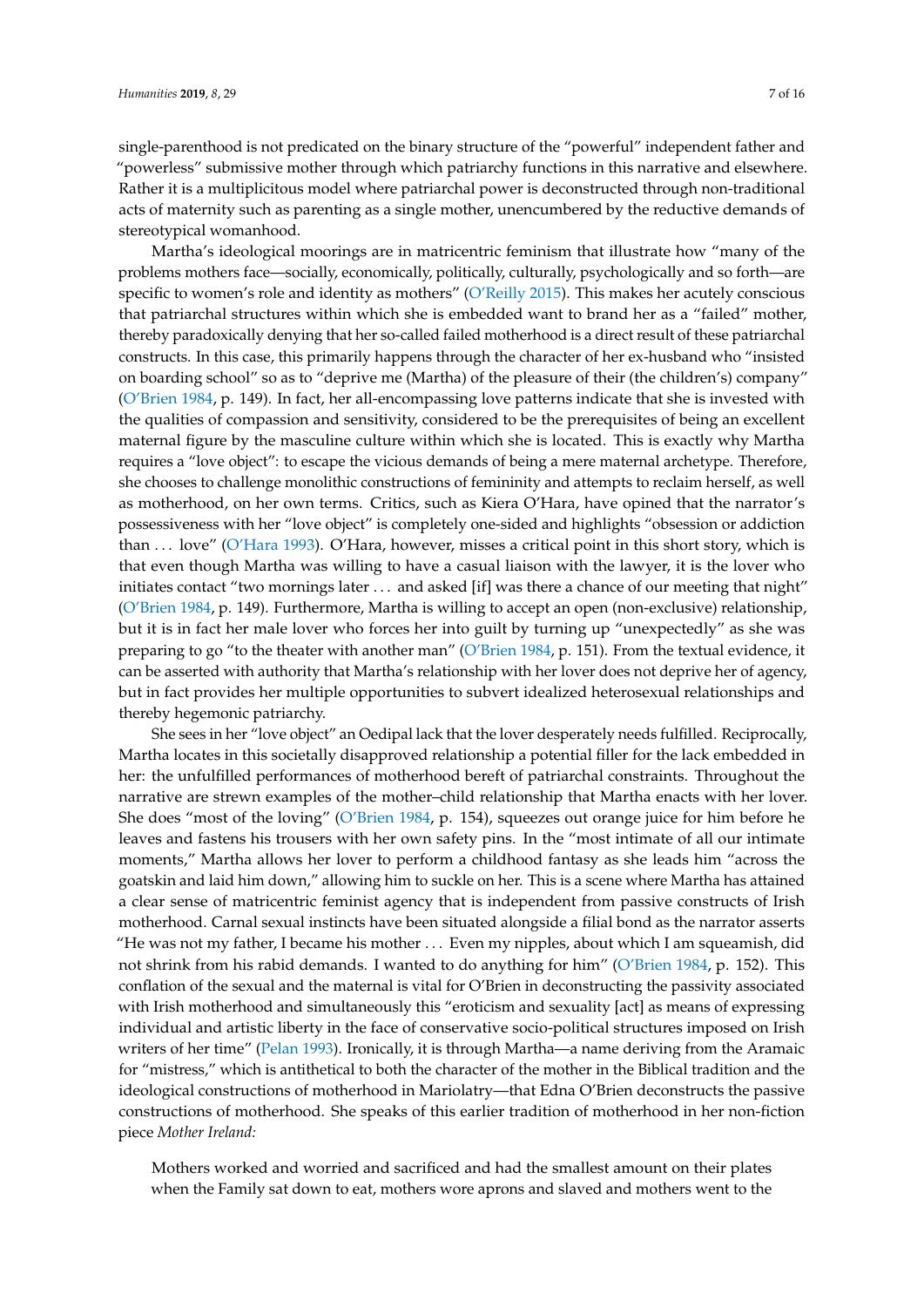confraternity on a Sunday evening and whispered things to each other in the chapel grounds about their wombs and their woes. (O'Brien 1984, p. 50)

Martha, in contrast, is a far cry from this asexual de-gendered construction of motherhood valorized by the Cult of Mary in Catholic Ireland; she is an award-winning successful television announcer who has men "kiss (her) on my back" (O'Brien 1984, p. 158) at parties and has a voracious sexual appetite. She is an individual who considers a "stranger and a lover" as the "ideal bed partner" and caresses and comforts her lover to "consolidate her ownership" (O'Brien 1984, p. 160) of them. Martha actively fights against reductive notions that "once a woman has a baby, the egalitarian office party is over" (Crittenden 2010, p. 88), which try to constrict women, especially mothers, into stifling positionalities. Significantly, considering the period of O'Brien's writing, where sexual activity for the woman was deemed fit only for the purposes of procreation, Martha is both literally and figuratively an iconoclastic figure. In Martha, an economically independent migrant career-woman who is unabashed about her desires and sexuality, O'Brien conflates sexual independence and maternal instincts within the diaspora space, asserting that they are not diametrical opposites (as constructed by patriarchy) and can co-exist in a single subjectivity.

An important transition takes place in this story as Martha's lover decides to terminate their relationship with a casual "I adore you but I'm not in love with you; with my commitments I do not think I could be in love with anyone" (O'Brien 1984, p. 160). Kiera O'Hara notes that Martha's disturbed mental state and her suicidal attempt following this incident all point out to "the narrator's obsessiveness" (O'Hara 1993) with her "love object." Unfortunately, O'Hara's assessment of Martha's character is highly limited since Martha is constructed by O'Hara as a helpless victim who has been exploited by patriarchy. Although Martha is indeed a victim of patriarchy, what O'Hara misses is Martha's active resistance against such structures. In fact, as Rachel Lynch notes "many of Edna O'Brien's short stories ... concern themselves with an often graphic exploration of women's coping strategies, most of which are activated ... as desperate measures" (Lynch 1996, p. 38), and most of them are tactical methods to service matriarchy. For example, Mary, the protagonist in O'Brien's "Irish Revel" manages to evade an attempted rape on her at a party by the village lout, O'Toole, through an act of female bonding. Interestingly, the female figures who support her are "Doris, Crystal, and Eithne, the town girls" (ibid.) with whom Mary does not share a particular rapport but does find support from in a moment of crisis. Such acts of strategic essentialism abound in O'Brien's fiction; it is therefore not a coincidence that O'Brien's story is titled "The Love Object," since it is reverses patriarchy's usual objectification of women. As the narrative progresses it becomes clear that it is Martha who from the very first meeting has commoditized her lover as an "object," through which she can fulfill her unrequited maternal instincts, denied by patriarchy. Her apparent panic at her lover's rejection of her is not due to her "obsessiveness" but rather her emotional breakdown at losing the only "object" through which she could enact her unfulfilled maternal performance. This aspect of her personality is justified when she gradually regains her composure and sense of selfhood through her interaction and nursing of her two biological children. The processes of recuperation are highlighted in the narrative as she sits in a bus and notices an advertisement that poignantly notes "DON'T PANIC. WE MEND, WE ADAPT, WE REMODEL" (O'Brien 1984, p. 169), externalizing Martha's internal workings. The void forcibly created in Martha's life through the absence of her children had been compensated for by her by the presence of the "love object": the lawyer and lover.

Allowed to perform maternal bonds with her biological children who are now back on a break from boarding school, Martha regains normalcy. Martha is now indeed more secure in her identity, as a woman and mother that are no longer discrete categories, since her maternal care-giving is on her own terms and not predicated on societal demands. During one of the first interactions between mother and child in the story, as Martha undresses her young son (much in the manner of how she used to undress her lover) she comments: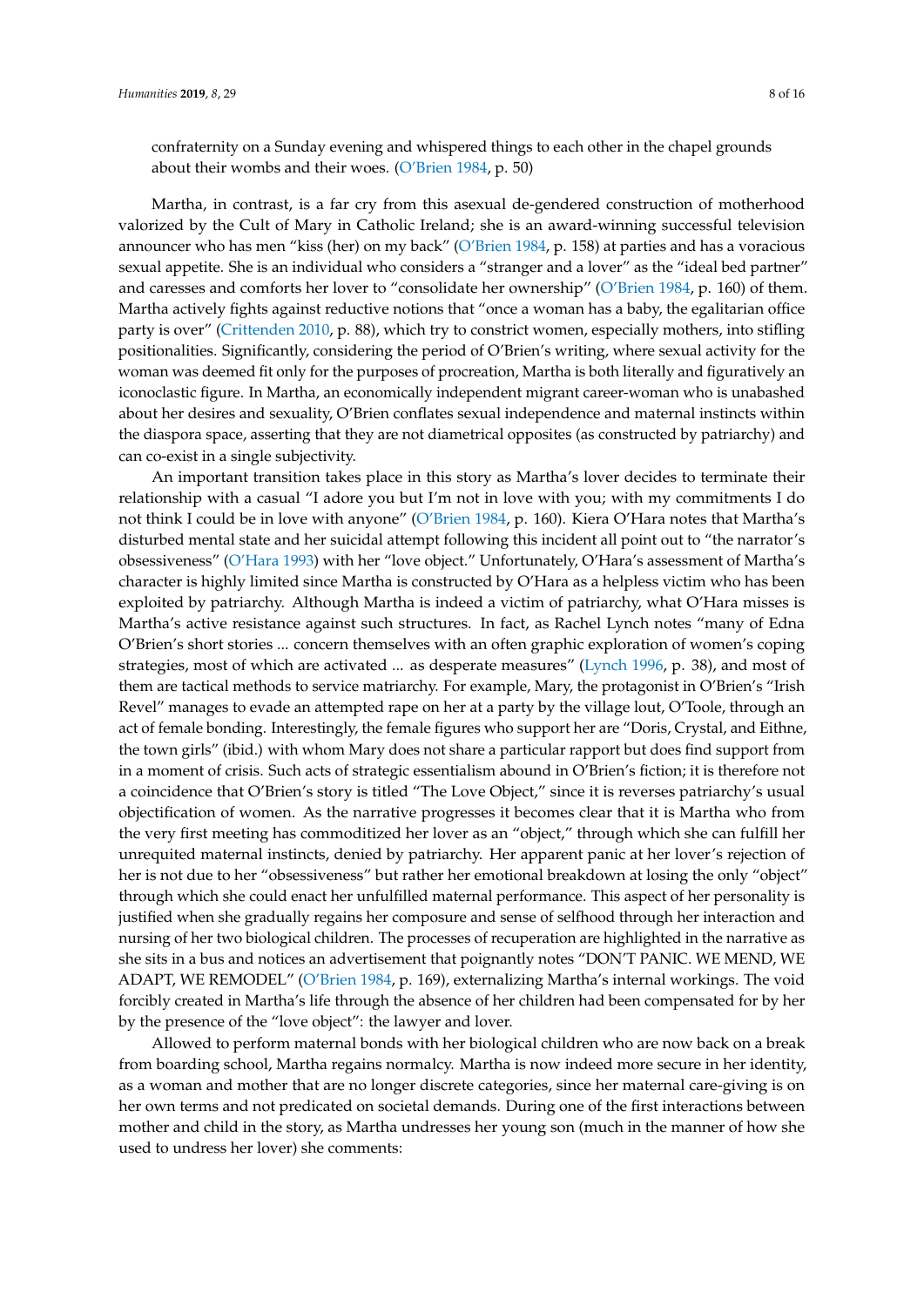It was strange and unsatisfying to hold him in my arms, when over the months I had got used to my lover's size . . . which obliged me to stand on tiptoe so that our limbs could correspond perfectly . . . Holding my son, I was conscious only of how small he was and how tenaciously he clung. (O'Brien 1984, p. 167)

This is a moment of monumental narrative importance as it underscores both the reversal of the heteronormative power dynamic as well as an active realization for Martha of her new-found agency. Her "strange and unsatisfying" feeling at holding her child mirrors her first interaction with the lawyer who was also a "stranger" before he became her lover. But at that point, she was the one "tenaciously" clinging on to the "love object" as the only site through which she could regain her maternal agency. Now, Martha empowered by matricentric feminism, has radically altered her liminal status: the onus is now on the male child to fulfill his mother. As the weeks pass by, Martha derives an increasing sense of "satisfaction" from performing maternal care-giving acts with her children, allowing her to "think less harshly of him (her lover)," since she consciously realizes the role of her former lover: a mere "object" allowing her to resist limiting notions of motherhood and femininity. Toward the end of the story, Martha's recognition becomes explicit as she comments:

I thought of him and my children in the same instant, their little foibles became his: my children telling me elaborate lies about their sporting feats, his slight puffing when we climbed steps and his trying to conceal it. (O'Brien 1984, p. 170)

At the beginning of "The Love Object," Edna O'Brien's protagonist is a victimized woman who is being oppressed through the emissaries of patriarchal domination: a scheming ex-spouse who refuses to allow her time with her children and an apparently dominating lover who exploits her for physical bliss. But by the end of the narrative, not only has Martha managed to subvert the strategies of patriarchy (de Certeau 2008) by constructing motherhood on her own terms, she has paradoxically done so by objectifying a successful and powerful patriarch as her "love object," most notably within the very domestic spaces that have been located in Irish socio-economic discourses as sites of oppressed womanhood.

One of the problems associated with feminist fiction of the modernist period is that it modeled the experience of the white Western woman as the framework through which every other female identity should be understood. Postcolonial feminist fiction functions as an important counterpoint to this homogenization of feminine experience by chronicling the experiences of women from diverse walks of life. Edna O'Brien's construction of femininity is particularly striking in this regard considering that her female characters do not cater to a singular mode of domesticity. While retaining the modernist focus on the quotidian, O'Brien retraces maternity through characters that transgress accepted Eurocentric/colonialist notions of the "home-maker": the mothers in her stories are often career-women or at least individuals who have the potential to assume a vocation beyond the domestic. Edna O'Brien's shorty story "The Love Object," composed around 1968, was produced in the heyday of second wave Anglo-American feminism, when concepts like motherhood and maternity were being considered regressive towards an emancipatory feminist praxis. O'Brien's construction of motherhood in "The Love Object" functions as a direct counter to both the passive constructions of maternity transcribed by patriarchy as well as by the (often problematic) second wave (white) feminist conceptions of motherhood. By rejecting such reductive constructions, Martha in "The Love Object," like many of the other female characters in O'Brien's short stories, promises the possibility of a dynamic postcolonial womanhood: one that is constantly in flux and not tied down to spatial and gendered stereotypes.

## **4. "A Place to Regain Lost Perspective, Give Life New Meaning": Jhumpa Lahiri's** *Hell-Heaven*

In an August 2017 interview with the *Literary Hub*, Jhumpa Lahiri—who shortly after the publication of her last English novel, *The Lowland* (2013) decided to move to Italy and write in Italian—when asked about the sudden need for migration claims: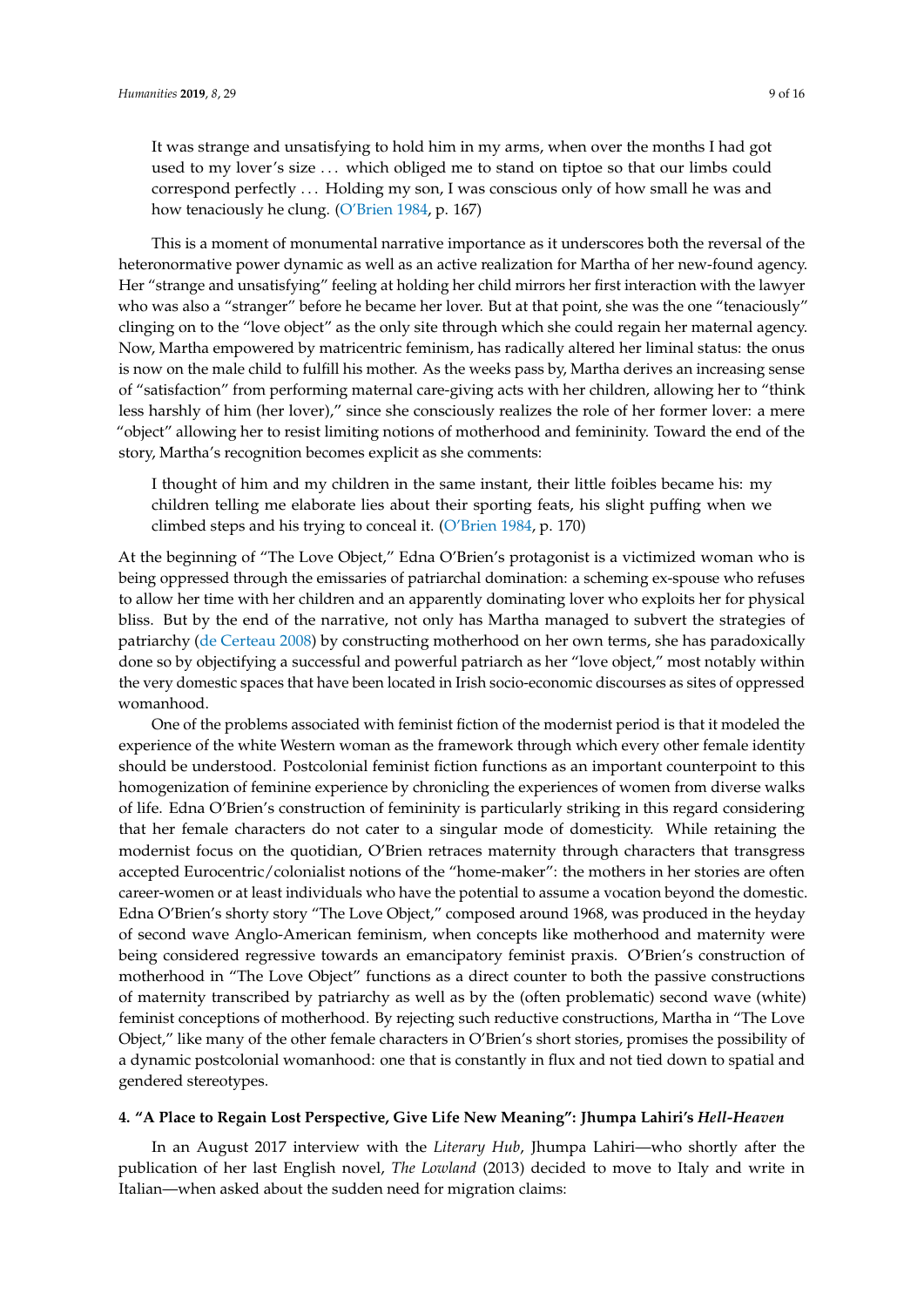"A sense of frustration, of dissatisfaction. I used to look for an identity that could be sharp, acceptable, mine. But now the idea of a precise identity seems a trap, and I prefer an overabundant one: the Italian piece, the Brooklyn one, the Indian one. Identity is a completely fluid thing, and metamorphosis has this concept in it". (Francesca 2017)

It is therefore not surprising that Edna O'Brien's ideological leanings and indeed her frustrations at boxed identity categories are paralleled in the short fiction and novels of the postcolonial Indian-American novelist Jhumpa Lahiri. Many of Lahiri's protagonists inhabit the time frame that Edna O'Brien writes during and she shares with O'Brien a love for exploring the politics of gender in enclosed domestic spaces. Born to Indian (Bengali) immigrant parents in London and then raised in the United States, many of Lahiri's protagonists are immigrants themselves who have been transported from their homeland India to alien lands. But their existence in both spaces is circumscribed by the norms of patriarchy and whiteness. Importantly, like O'Brien who chronicles the trials and tribulations of middle class and lower middle class Irish women, Lahiri's protagonists derive primarily from working class or lower-middle class backgrounds who have now been transposed into a different social, economic, and cultural setting. Such a specific class context in the writings of both these authors become highly significant in view of the postcolonial angle: since in colonial literature, the few women characters who have been discussed have mostly belonged to the "elite sections of society" (Kasturi and Mazumdar 1994). Lahiri's effective use of narrative tropes is consistent across her short story collections: the unfaithful husband ("A Choice of Accommodations" and "The Interpreter of Maladies") or confused South Asian immigrant children ("Sexy" and "When Mr. Pirzada Came to Dine"), although none of the treatment is similar. The disloyalty of spouses or confusion of first-generation immigrant children is uniquely articulated and "offers a balanced representation that helps her reader to establish useful parallelisms and contrasts, and thus realize the fallacy and danger of proclaiming that all South Asians are the same or that all Americans are the same" (Priyadarshini 2016, p. 52)

As in O'Brien's short stories, maternity functions prominently in Lahiri's work and it is often the motif of matricentric feminism that allows her characters to gain agency from captivity in domestic spaces. In "Hell-Heaven", from Lahiri's second collection of short stories *Unaccustomed Earth* (2008)*,* Usha, the adult narrator, provides an account of her mother's romantic liaison with a family friend during the narrator's childhood. Usha's mother, Aparna, at the beginning of the story is a stereotypical Indian immigrant mother and housewife, living in Boston during the late 70s with her scientist husband and her seven-year-old daughter. Aparna's existence is highly circumscribed, both by her gender as well as by the strained relationship with her husband, with whom she has had an arranged marriage and shares very few common interests. Her only form of entertainment involves roaming the streets of Cambridge, Massachusetts, and "looking at discounted house ware" (Lahiri 2008, p. 60) with her daughter Usha after her school-hours. It is during one of these daily walks that Aparna and Usha encounter Pranab Chakraborty, a charismatic Indian graduate student from MIT. Pranab Kaku (Uncle Pranab) as Usha calls him, soon becomes seamlessly integrated with the lives of the narrator's family by "occupying (every night) the fourth chair at our square Formica kitchen table and becoming a part of our family in practice as well as in name" (Lahiri 2008, p. 63). Aparna, thus far crafted as a docile immigrant woman who is unable to come to terms with both her identity and coerced motherhood, undergoes an almost immediate transformation with Pranab's arrival.

From the very first day of interaction between Pranab and Aparna, Aparna assumes the role of the dominant caregiving figure. On the night of their first meeting, Aparna, on becoming aware that Pranab "had not had a proper Bengali meal in three months," invites him over for dinner and also forces him to have "a second dinner." The narrator informs us that Pranab "was from a wealthy family in Calcutta and had never had to do so much as to pour a glass of water." Pranab's incompetence with quotidian domestic tasks as a single graduate student in America makes him almost ready to go back home, save for Aparna's timely intervention. Like Martha in "The Love Object," who recognizes the lack in her lover, Aparna in *Hell-Heaven* swiftly realizes that Pranab needs a maternal caregiver to tide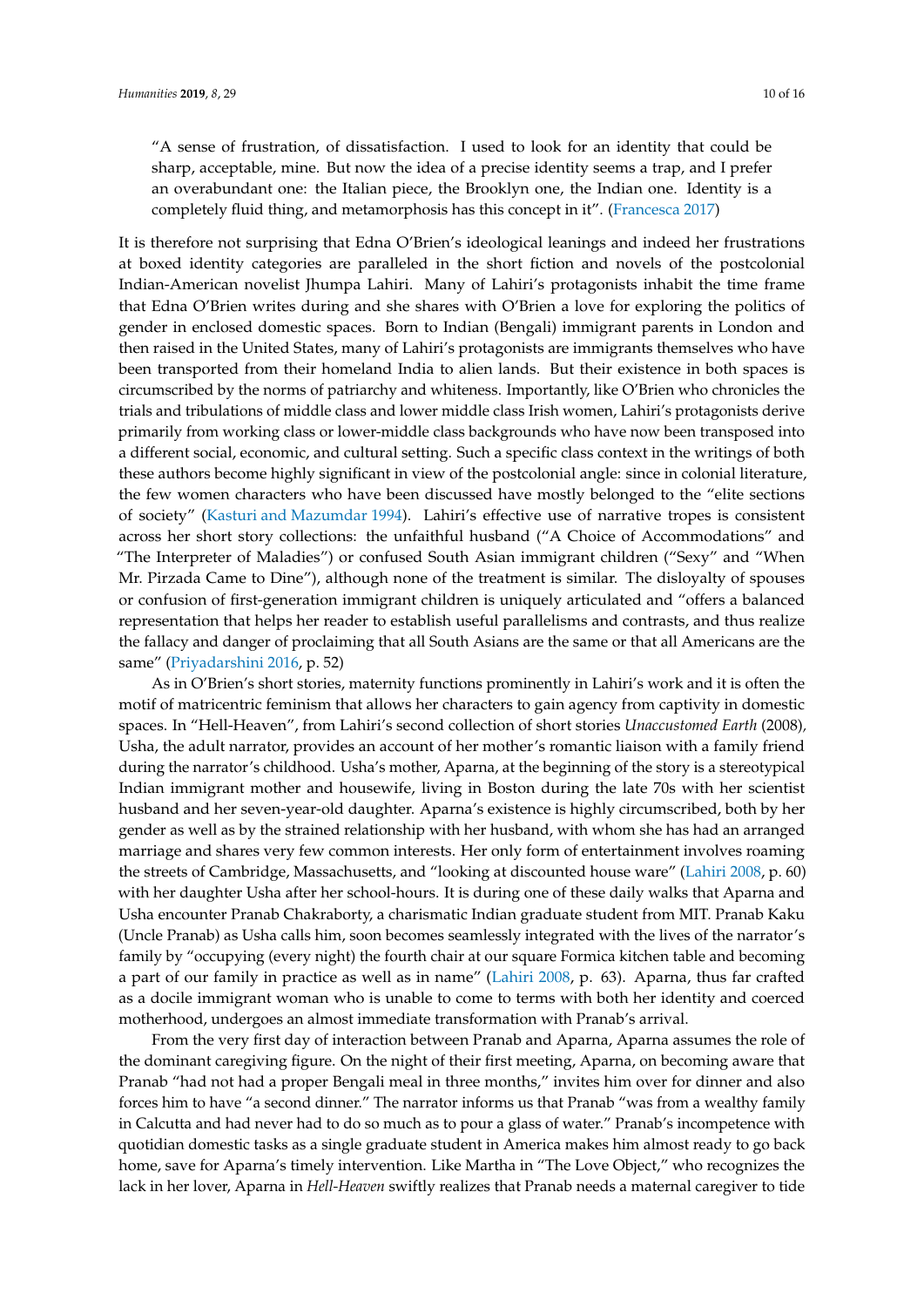over his "crisis." However, like Martha, Aparna does not have altruistic reasons for assuming this active maternal role. Although she had performed the role of a mother and a housewife dutifully for her own family, the marital and familial bonds are clearly forced. As Usha notes, Aparna's husband "was wedded to his work, his research, and he existed in a shell that neither my mother nor I could penetrate" (p. 65). In contrast, Aparna has with Pranab "all the things she and my father (Aparna's husband) did not have in common: a love of music, film, leftist politics, poetry," and as Usha highlights, "I don't think even my birth made her as happy [as Pranab]" (Lahiri 2008, p. 63).

Unlike Martha, who reassumes an active mothering role in "The Love Object" through her relationship with the lawyer, matricentric feminism functions with a radical difference in Aparna's liaison with Pranab in "Hell-Heaven." Whereas Martha's motives for engaging in an illicit relationship with a married lawyer was clearly to fulfill the actual lack of maternal performances in her life, for Aparna, it is in fact quite the opposite. Aparna's position as an economically dependent immigrant housewife implies that she is more explicitly circumscribed by the norms of patriarchy, as compared to Martha. This is to the extent that even receiving Pranab alone in the house without her daughter or anyone else present is considered as "inappropriate" and as an unstated rule that "went without saying" (p. 64). Aparna's realization that any illicit relationship, beyond the normative ones of a wife and a mother, would definitely invite familial and societal censure is underscored by Usha's comment: "It is clear to me now that my mother was in love with him . . . [although] she knew that she could never have him for herself" (Lahiri 2008, p. 67). It is this recognition that forces Aparna to assume the maternal role with Pranab as she is aware that her relationship with Pranab in any other form would not be accepted, by either her husband or (patriarchal) society. As Usha observes: "one might think that he (Aparna's husband) would have felt slightly jealous, or at the very least suspicious about the regularity of Pranab Kaku's visits," but it is the pseudo-maternal relationship between Aparna and Pranab that instead makes her husband "grateful to Pranab Kaku for the companionship he provided" (Lahiri 2008, p. 66). Through "mothering" Pranab, Aparna performs acts of romantic love that she would otherwise be unable to perform within her circumscribed framework as an economically dependent immigrant Indian woman. Her daughter Usha emphasizes how:

Within a few weeks, Pranab Kaku had brought his reel-to-reel over to our apartment, and he played for my mother medley after medley of songs from the Hindi films of their youth. They were cheerful songs of courtship, which transformed the quiet life in our apartment and transported my mother back to the world she'd left behind in order to marry my father. . . . She and Pranab Kaku would argue passionately about these matters, raising their voices in playful combat, confronting each other in a way she and my father never did. (Lahiri 2008, p. 65)

Like Martha, who recognizes in her illicit relationship the potential to break free from societally constructed passive and monolithic womanhood, Aparna locates the possibility of agency in her relationship with Pranab. Vitally, this gaining of matricentric feminist agency shows the dynamic nature of postcolonial feminism, which is also concurrent with a transformation in the character of the domestic space Aparna inhabits. As Usha highlights:

Before we met him (Pranab), I would return from school and find my mother with her purse in her lap and her trench coat on, desperate to escape the apartment where she had spent her day alone. But now I would find her in the kitchen, rolling out dough for luchis, which she normally made only on Sundays for my father and me . . . I did not know, back then that Pranab Kaku's visits were what my mother looked forward to all day. (Lahiri 2008, p. 63)

At the beginning of the narrative, Aparna exists in an emotional state of catatonic apathy that is reflected through her perception of the domestic space. The only time Aparna ever leaves the house is when Usha comes back from school, but with Pranab, there is a discernible change in the way Aparna perceives her own house, since now the actions inside the house allow her to express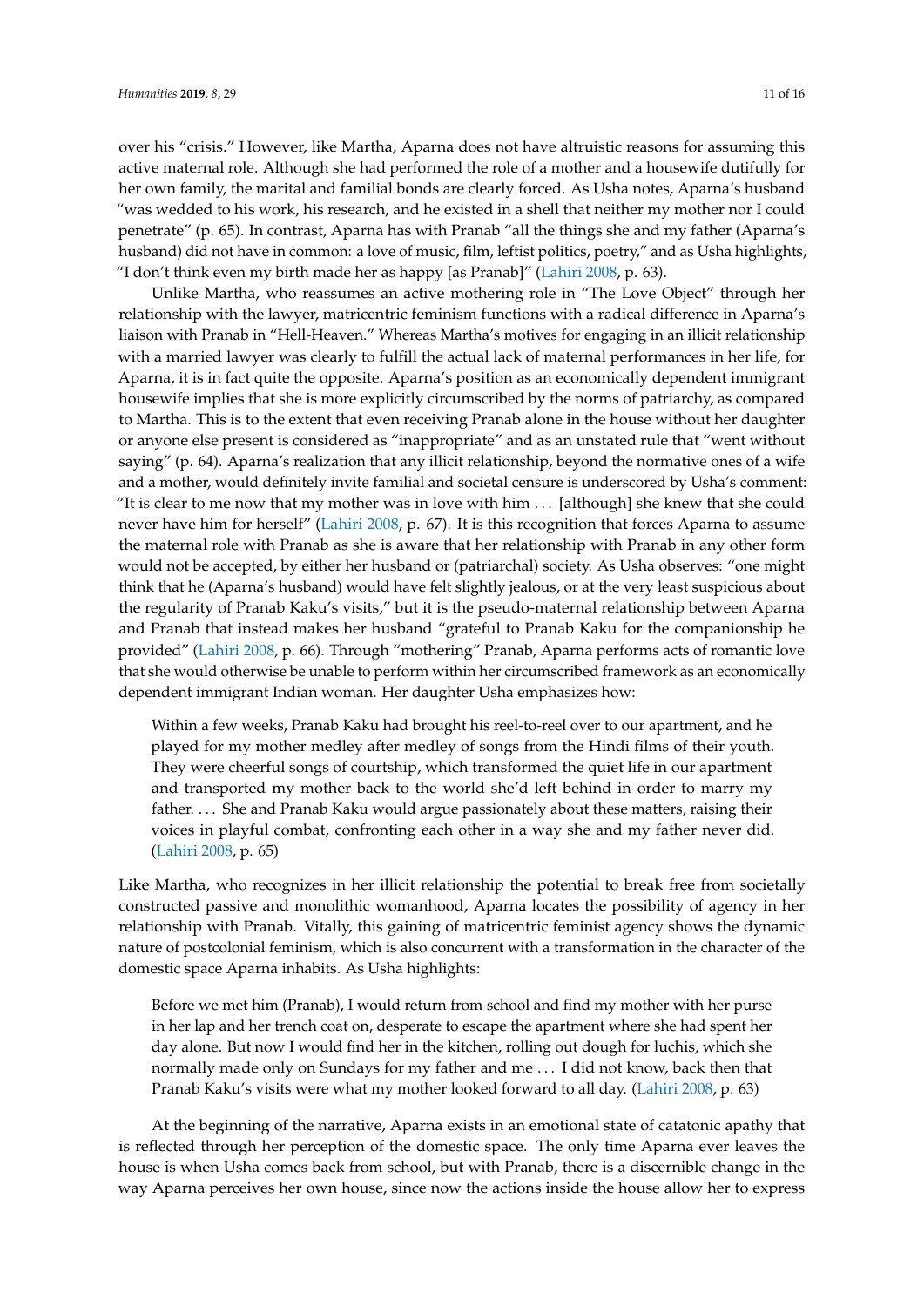her own identity. The home now becomes for Aparna, as bell hooks argues: "a place to regain lost perspective, give life new meaning . . . that space where we return for renewal and self-recovery, where we can heal our wounds and become whole" (Hooks 1990). Aparna's assuming of an active role within the domestic space becomes especially important considering the specific role of the "housewife" in colonial and nationalist literature. The housewife was constructed as a passive subaltern figure whose enunciations were disregarded in both historical and literary narratives, which focused on elite perspectives and ignored "the thousands of housewives mostly mothers and wives-who provided indirect support by shouldering family responsibilities" (Kasturi and Mazumdar 1994). The status of these domesticated feminine figures as subalterns was underscored not by their inability to speak, but the failure of their speech to engage in any dialogue with the dominant patriarchal narrative, both literally and figuratively.

This is exemplified through Aparna's position at the beginning of "Hell-Heaven" when her scientist husband considers conversation with her a "chore . . . it required an effort which he preferred to expend at the lab" (Lahiri 2008, p. 68). Her only form of interaction with her husband is non-verbal, through the "cereal and tea in the mornings, a cup of tea after he got home, and two different vegetable dishes with dinner" (Lahiri 2008, p. 65). Shyamal's (Aparna's husband) disinterest and refusal to spend any effort in conversing with his wife coupled his propensity to invest that effort "at the lab" is a clear indicator towards his compliance with a traditional patriarchal construct of the housewife: as a commoditized product with a certain *use value* to be utilized for cooking his food, bearing his children, and looking after them. In direct contrast, with Pranab, Aparna is no longer relegated to being a passive recipient of hegemonic patriarchal oppression as: "Pranab Kaku listened to these (Aparna's) stories with interest, absorbing the vanishing details of her past. He did not turn a deaf ear to her nostalgia, like my father, or listen uncomprehending like me" (Lahiri 2008, p. 66).

Along with the perceptible change in Aparna's character within the domestic space, her relationship with Pranab also leads to a critical difference in the way that her daughter, the narrator, perceives her own mother. Usha the narrator, an American-Indian, born and bred in a far more liberal atmosphere than her mother, initially has an implied tone of condescension towards her mother. This is implicit in Usha's description of her mother in the beginning of the narrative as someone who has "a common Tangail sari  $\ldots$  a thick stem of vermillion powder in the center parting of her hair  $\ldots$ and the full round face and large dark eyes that are so typical of Bengali women" (Lahiri 2008, p. 61). Through Usha's initial description of her mother where she essentializes Aparna as "typical," Lahiri echoes the voice of both the colonial figure who had constructed a monolithic "Indian woman" in their imperial discourses and the native patriarch represented here by Aparna's husband, who has scant respect for Aparna's abilities beyond cooking and child-bearing. Usha's description of her mother at the beginning of the narrative is a direct reflection of the way her mother is perceived by her own husband, Usha's father. With Pranab's arrival, Usha is forced to recognize her mother beyond the stereotype of a typical passive mother and housewife, but as a vibrant individual who has a "love of music, film, leftist politics, poetry" (Lahiri 2008, p. 64). This new-found confidence within the domain of the house allows Aparna to go for "drives through Boston and Cambridge, and soon outside the city, flying down the highway" with Usha and Pranab, which are a radical departure from her earlier excursions that were limited to roaming around houseware shops in Boston. It is pertinent to note here that Lahiri creates in her literary oeuvre the world of the Indian immigrant women during the late 1970s, just a few decades after India had gained independence from the British. Unlike in the twenty-first century where transnational immigration for both genders has become a common occurrence, this was a period when Indians were making their headway into this global phenomenon. Therefore, Aparna's movements in the story are critical due to their symbolic status, as a mobilization of postcolonial femininity and an active interrogation of their liminal position. Aparna's excursions with Pranab connote for the first time a transgression beyond the repressed domestic space into the public sphere where she is not bound up in her status as only a mother or a servile housewife. It is in these public spaces where she "prepared a picnic of hard-boiled eggs and cucumber sandwiches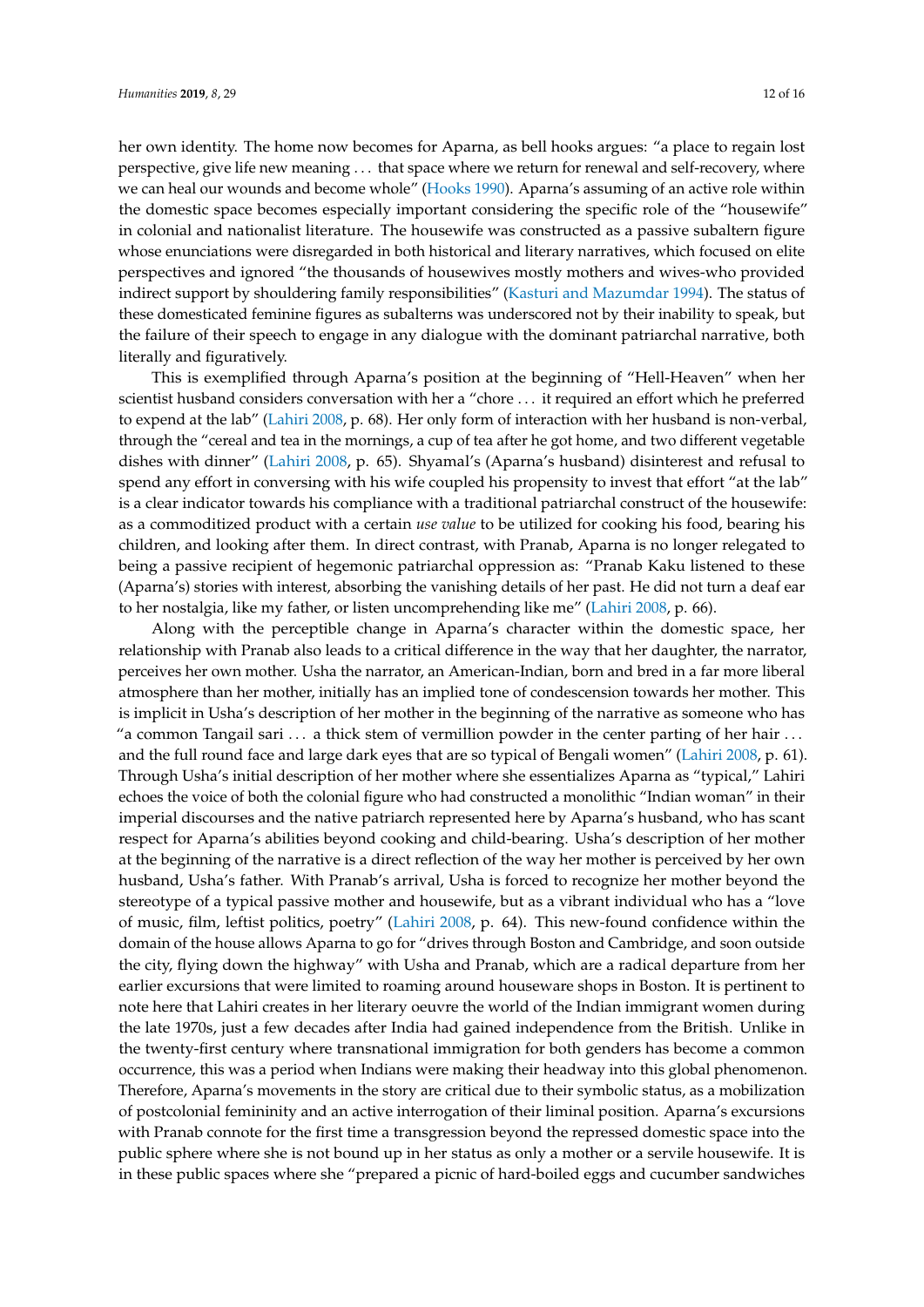and talked fondly (to Pranab) about the winter picnics of her youth" that Aparna is able to explicitly perform an emancipated version of herself. In these external settings, she is able to move beyond the façade that she has to maintain within her own house and reconstruct her own identity as she desires: "Wherever we went, any stranger would have naturally assumed that Pranab Kaku was my father, that my mother was his wife" (Lahiri 2008, p. 67).

As in the "The Love Object" where the lawyer's break up with Martha creates a crisis in her life, in "Hell-Heaven" a similar situation is created in Aparna's life with Pranab embarking on a relationship with an American girl named Deborah. It is pertinent to note here that there was always a latent fear in Aparna that Pranab would soon get involved romantically elsewhere. In fact, in the period preceding Pranab's affair with Deborah, Aparna would often "tease him (Pranab) about women, asking about female Indian students at MIT or showing him pictures of her younger cousins in India" (Lahiri 2008). These attempts by her mother, as the narrator notes, were always predicated by Aparna's prior understanding that "she could never have Pranab Kaku for herself and . . . it was her attempt to keep him in the family" (Lahiri 2008, p. 67). For Aparna, Pranab's relationship with Deborah leads Aparna to a temporary crisis and a failed suicide attempt, due to two primary reasons. First, the presence of another woman in Pranab's life deprives Aparna of the possibility of continuing her relationship with Pranab, thereby forcing her to forego the independence she had achieved through this relationship. Second, Deborah now assumes the role of the care giver in Pranab's life, a performance that was strictly within Aparna's domain before Deborah's arrival. Deborah's appropriation of Aparna's role leads to Pranab completely changing from his earlier dynamic with Aparna when he was "totally dependent on her, needing her (Aparna) for those months in a way my father never did in the whole history of their marriage" (ibid.). Aparna is suspicious and distinctly uncomfortable with Deborah's acts of romantic love with Pranab, such as their "feeding each other, allowing their fingers to linger in each other's mouth," since it is a physical manifestation of the maternal love that Aparna had been used to performing with Pranab. Aparna's role as a mother is further threatened through Deborah's arrival, since along with Pranab, the young narrator Usha also starts idolizing Deborah as a maternal figure. As the direct anti-thesis of her own mother, Usha mentions her infatuation with Deborah:

the more my mother began to resent Deborah's visits, the more I began to anticipate them. I fell in love with Deborah, the way young girls fall in love with women who are not their mothers. (Lahiri 2008, p. 69)

Deborah's liberal nature, along with her familiarity with the aspects of American culture that Aparna could never relate to, implies that for the American-born Usha, Deborah becomes an immediate (and better) substitute for her own mother. However, with Deborah's arrival, Aparna adopts a far more assertive maternal role in contrast to her submissive demeanor at the beginning of the narrative. Before her association with Pranab, Aparna's actions as a mother had been predicated largely on the existing constructs and practices equated with "mothers, sisters and aunts in Calcutta." But a marked change takes place in her attitude as a result of Deborah. The first signs of Aparna exercising the agency (that she had gained through mothering Pranab) is exhibited fittingly at Pranab's marriage with Deborah where "she (Aparna) kept speaking in Bengali, complaining about the formality of the proceedings, and the fact that Pranab Kaku, wearing a tuxedo, barely said a word to us because he was too busy leaning over the shoulders of his new American-in-laws." (Lahiri 2008, p. 73). In her ability to articulate her feelings in her native tongue at Pranab's wedding, a practice that she previously used only within the domestic space, it is clear that her matricentric feminist agency has finally found an outlet in the public sphere. Even in her interactions with Usha, Aparna asserts her maternal status by forcing Usha to forego the dance and festivities at Pranab's wedding by saying that "I (Usha) had had plenty of fun already and [she] forced me to put on my coat over my long puff sleeved dress" and leave the party.

This new model of Aparna, as an active maternal figure, continues through the narrator's teenage years as Usha is forbidden by her mother "to attend the dances that were held the last Friday of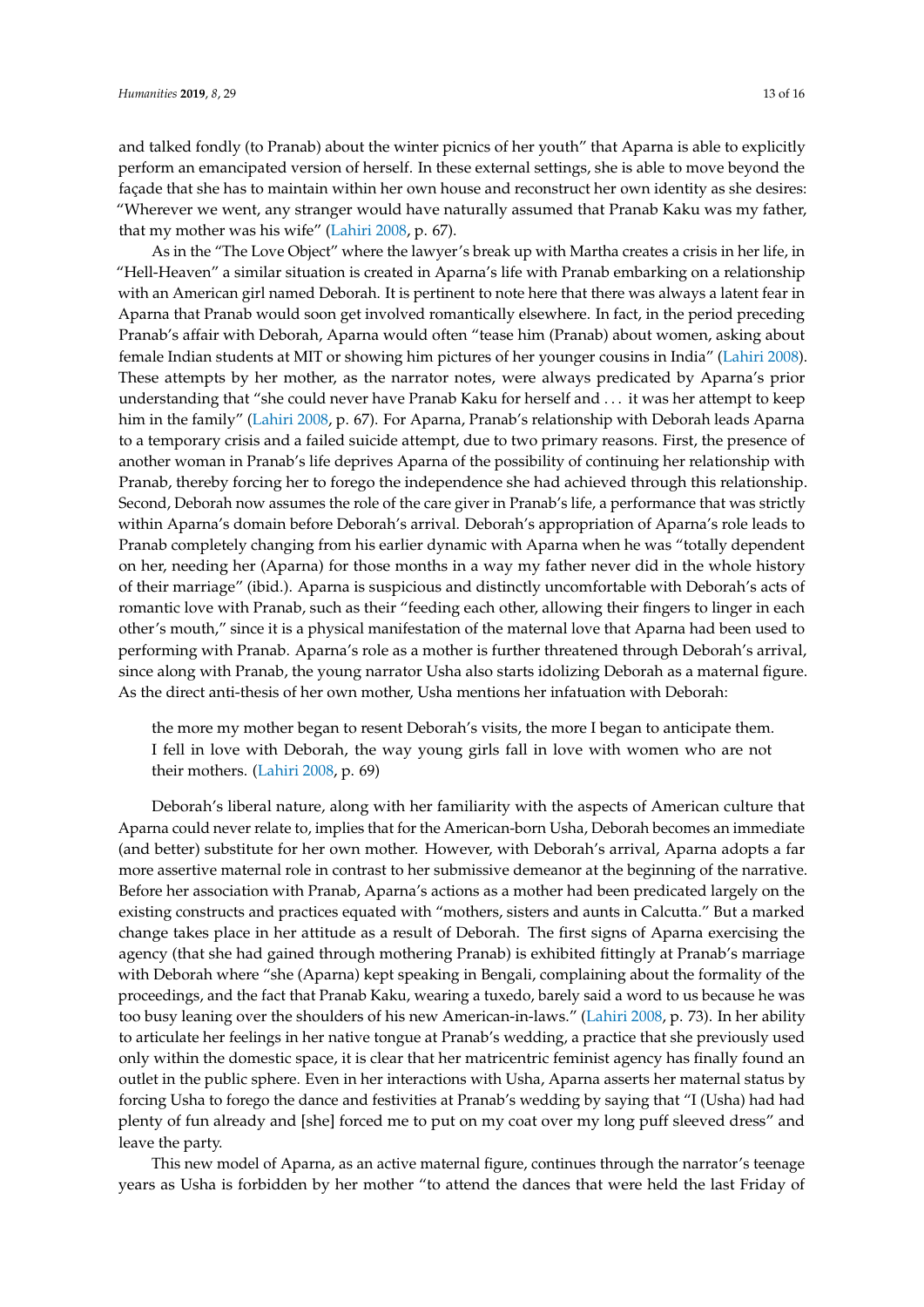every month in the school cafeteria, and it was an unspoken law that I was not allowed to date" (Lahiri 2008, p. 76). Aparna's inability to gain further agency through Pranab implies that she has to replace Pranab with another figure, through which she could continue her maternal relationship. As a natural consequence, Aparna's lack is fulfilled through her daughter Usha, which in effect consolidates Aparna's role as an actual maternal figure instead of the pseudo-maternal status that she had maintained with her love interest. Concurrently, Aparna's model of motherhood is in a direct dialectic with the liberal maternal figure, which Deborah represents. Usha illustrates this through her assertion that "anyone would have said that Deborah would make an excellent mother, one day. But my mother refused to acknowledge such a thing" (ibid., p. 71). Even Usha's teenage voice of dissent against Aparna's domineering maternal techniques is countered by Aparna's vilifying Deborah:

In the middle of our arguments, she often conjured Deborah as her antithesis, the sort of woman she refused to be. 'If she were your mother, she would let you do whatever you wanted, because she wouldn't care. Is that what you want Usha, a mother who doesn't care? (ibid., p. 77)

Poignantly, it is in Aparna's refusing to be the "sort of woman" and mother that Deborah is and her consequent reactionary stance through which Aparna finds her personal liberated mode of maternity and womanhood. Indeed, this is a model of overlapping personhood unencumbered by patriarchy that refuses to "adopt the binary identity of either 'self' or 'Other', which is offered in dominant theories of identity" (McDowell 1996). Progression beyond these binary classifications of the "Indian woman-self" and the "Immigrant-other" ensues for Aparna through the realization of her multiplicitous identity. This realization allows her to renegotiate the relationships with her husband and daughter on her own terms:

over the years, when I visited, I noticed warmth between my parents that had not been there before, a quiet teasing solidarity, a concern when one of them fell ill. My mother and I had also made peace; she had accepted the fact that I was not only her daughter but a child of America as well. . . . She welcomed my boyfriends into our home and when things didn't work out she told me I would find someone better. After years of being idle she decided, when she turned fifty, to get a degree in library science at a nearby university. (Lahiri 2008)

The story concludes with a vital transition: Aparna is now able to transfer her sense of empowerment to her daughter when a situation similar to Aparna's own experience of her "heart . . . broken by a man . . . [she] had hoped to marry" (ibid., p. 83) is mirrored in Usha's life.

What distinguishes the protagonists in Lahiri and O'Brien's narratives is the distinct alteration of their own concepts of femininity and womanhood. For both Martha and Aparna, this transformation is not achieved through any external agency, but rather through their own actions and movements within their quotidian domestic spaces. At the beginning of the narratives they exemplify what Deepika Bahri connotes to be the *postcolonial*, "a word for the margin, an alias for the marginal . . . the dematerialized vanishing marginal stripped of reference of history itself" (Bahri 2004). Indeed, peripheral figures who have neither say nor any stake within the dominant dispensations of patriarchal hegemony. Paradoxically, it is this peripheral status of Martha and Aparna that help them recraft their lives. Aparna and Martha's marginalized status allows for a complete detachment from the hegemonic strategies at the center, thereby enabling them to implement feminist tactics unrecognized by patriarchy. By configuring (illicit) motherhood as their tactic of liberation, a feminine role considered passive and non-reactionary by patriarchal hegemony, they deconstruct colonial nations of womanhood that had percolated into masculinist nationalism. As repositories of multiple identities, such as mother, career woman, immigrant national, illicit lovers, amongst others, Aparna and Martha resist the delimitation/classification imposed on the monolithic construct of the "woman" by dominant discourses. Through "exposing the limits of any claim to a singular or autonomous sign of difference"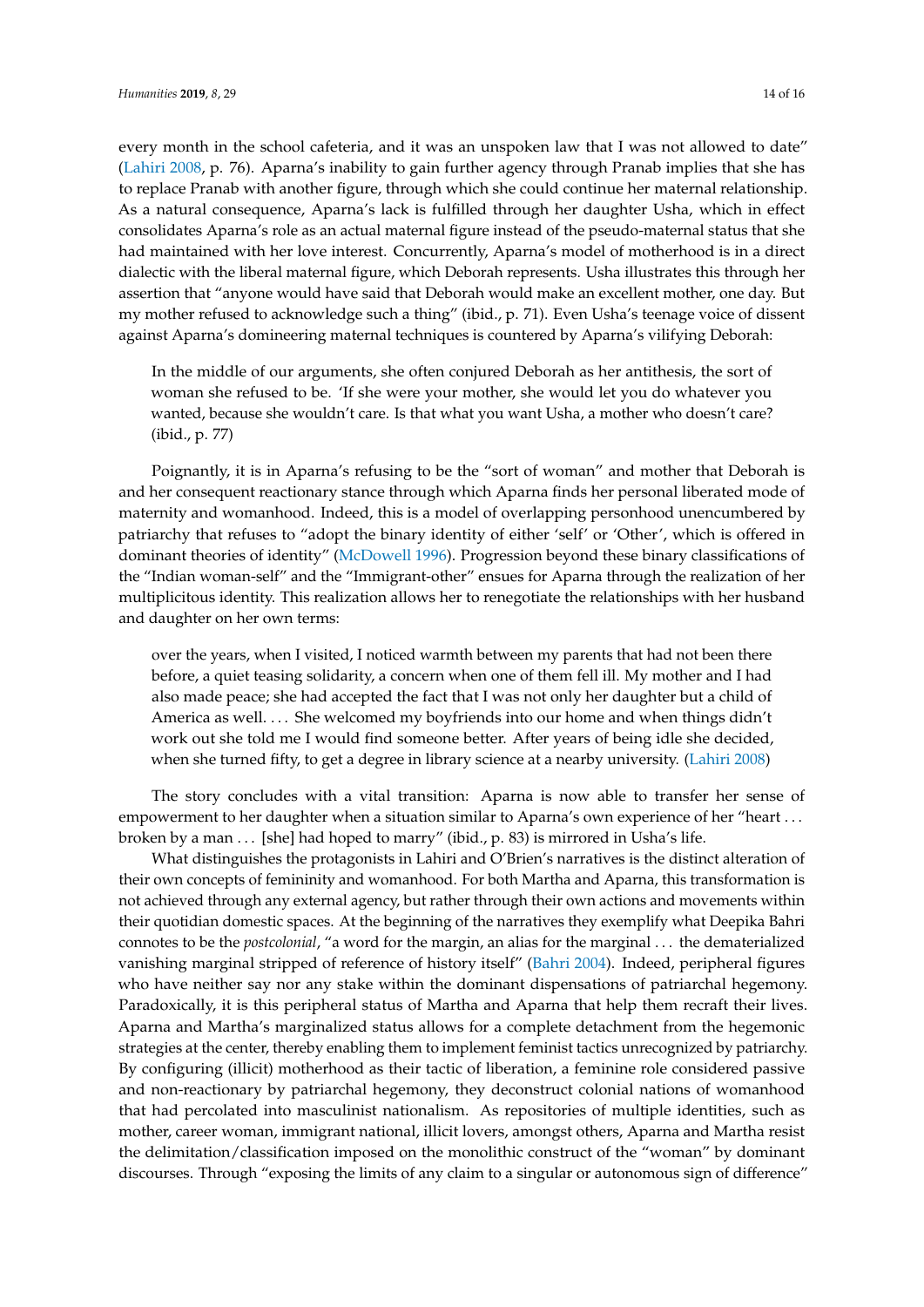(Bhabha 1994), they destabilize stable signifiers of feminine identity, giving rise to the possibilities of multiplicitious, fragmented, and empowered postcolonial selves.

**Funding:** This research received no external funding.

**Conflicts of Interest:** The author declares no conflict of interest.

## **References**

- Bahri, Deepika. 2004. *Terms of Engagement: Postcolonialism, Transnationalism, and Composition Studies. Crossing Borderlands: Composition and Postcolonial Studies*. Edited by Andrea Lunsford and Lahoucine Ouzgane. Pittsburgh: University of Pittsburgh Press.
- Banville, John. 2013. Introduction. In *The Love Object*. London: Faber.
- Bhabha, Homi. 1994. *The Location of Culture*. London: Routledge.
- Brah, Avtar. 1996. *Cartographies of Diaspora: Contesting Identities*. London: Routledge.
- Butalia, Urvashi. 1996. Mother India. *New Internationalist Magazine*, March 5, 277.
- Colletta, Lisa, and Maureen O'Connor, eds. 2006. *Wild Colonial Girl: Essays on Edna O'Brien*. Wisconsin: The University of Wisconsin Press.
- Connell, Raewyn W., and James W. Messerschmidt. 2005. Hegemonic Masculinity: Rethinking the Concept. *Gender and Society* 19: 829–59. [CrossRef]
- Crittenden, A. 2010. *The Price of Motherhood: Why the Most Important Job in the World Is Still the Least Valued*. New York: Picador.

de Certeau, Michel. 2008. *The Practice of Everyday Life*. Berkeley: University of California Press.

- Dowler, Lorraine, and Bonj Szczygiel. 2006. *Gender and Landscape: Renegotiating Morality and Space*. Edited by Josephine Carubia. London: Routledge.
- Francesca, Pellas. 2017. "What Am I Trying to Leave Behind?" An Interview with Jhumpa Lahiri. August 31. Available online: https://lithub.com/what-am-i-trying-to-leave-behind-an-interview-with-jhumpa-lahiri/ (accessed on 1 January 2019).
- Giorgio, Adalgisa. 2002. Writing the Mother–Daughter Relationship: Psychoanalysis, Culture and Literary Criticism. In *Writing Mothers and Daughters: Renegotiating the Mother in Western European Narratives by Women*. New York: Berghahn Books.
- Hale, Dorothy J. 2009. Aesthetics and the New Ethics: Theorizing the Novel in the Twenty-First Century. *PMLA* 124: 896–905. [CrossRef]
- Hooks, Bell. 1990. *Yearning: Race, Gender and Cultural Politics*. Boston: South End Press.
- Jackson, Pauline. 1984. Women in 19th Century Irish Emigration. *The International Migration Review* 18: 1004–20. [CrossRef] [PubMed]
- Kasturi, Lila, and Veena Mazumdar. 1994. Women and Indian Nationalism. Centre for Women's Development Studies. Available online: http://www.cwds.ac.in/wp-content/uploads/2016/09/ WomenandIndianNationalism.pdf (accessed on 15 January 2019).
- Kelleher, Margaret. 2013. Irish Literary Culture in English. In *The Oxford Handbook of Modern Irish History*. Edited by Alvin Jackson. Oxford Handbooks Online. [CrossRef]
- Kuttainen, Victoria. 2009. Sweet traps: Feminist fantasies of Domestic Confinement on the Cusp of Postcolonial Australia. *Australia Studies* 1.
- Lahiri, Jhumpa. 2008. *Unaccustomed Earth*. New York: Alfred. A. Knopf.
- Lamture, Suman A. 2017. Post-Colonial Dilemmas in the Novels of Jhumpa Lahiri. *International Education & Research Journal* 3: 803–5.
- Landes, Joan B. 1998. *Feminism: The Public and the Private*. New York: Oxford University Press.
- Lynch, Rachel Jane. 1996. "A Land of Strange, Throttled, Sacrificial Women": Domestic Violence in the Short Fiction of Edna O'Brien. *The Canadian Journal of Irish Studies* 22: 37–48. [CrossRef]
- McDowell, Linda. 1996. Spatializing Feminism: Geographic Perspectives. In *Body Space: Destabilizing Geographies of Gender and Sexuality*. Edited by Duncan Nancy. London: Routledge.
- Murray, Tony. 2013. Edna O'Brien and narrative diaspora space. *Irish Studies Review* 21: 85–98. [CrossRef]
- Nolan, Emer. 2007. Postcolonial Literary Studies, Nationalism, and Feminist Critique in Contemporary Ireland. *Éire-Ireland* 42: 336–61. [CrossRef]